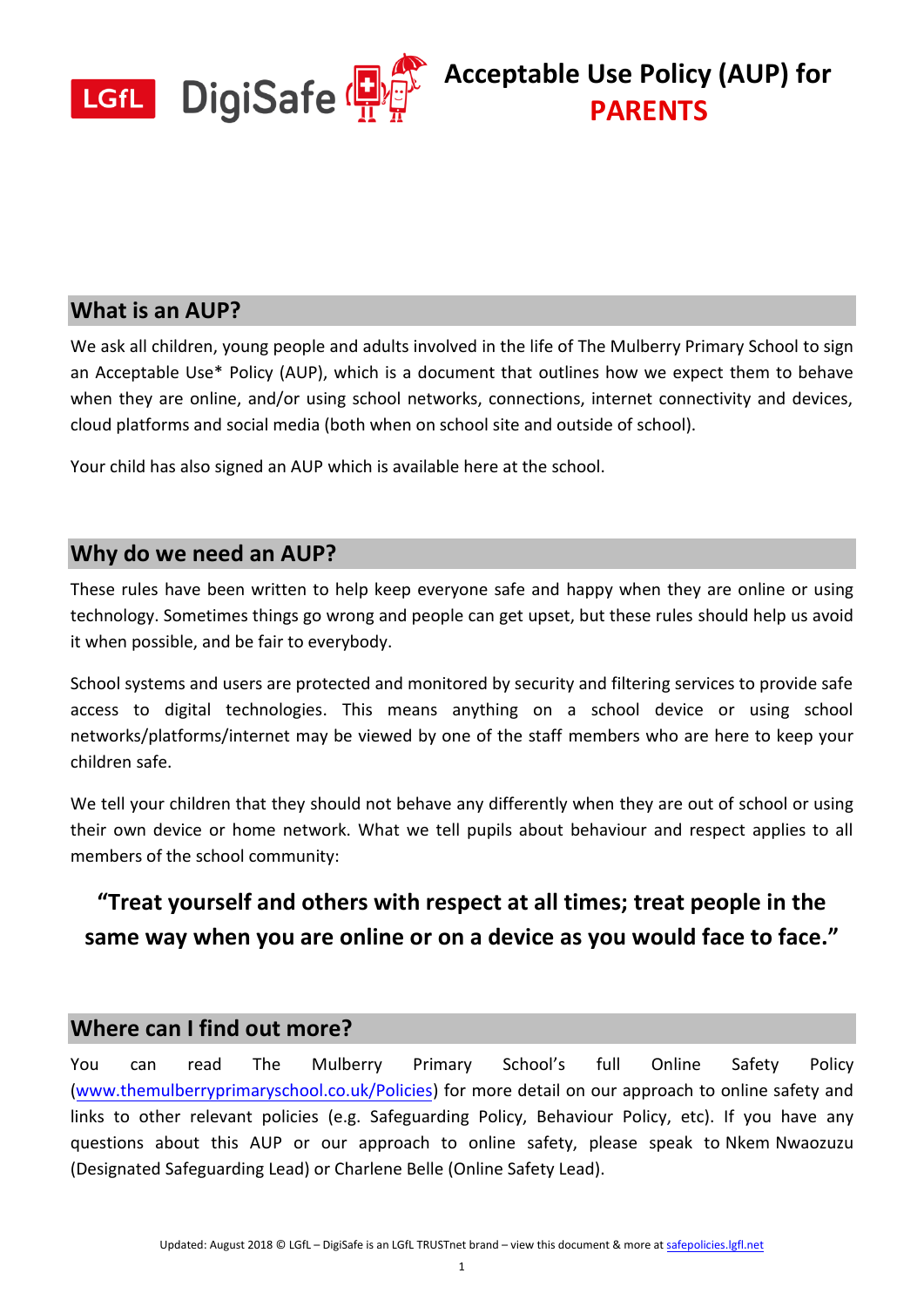

#### **What am I agreeing to?**

- 1. I understand that The Mulberry Primary School uses technology as part of the daily life of the school when it is appropriate to support teaching & learning and the smooth running of the school, and to help prepare the children and young people in our care for their future lives.
- 2. I understand that the school takes every reasonable precaution to keep pupils safe and to prevent pupils from accessing inappropriate materials, including behaviour policies and agreements, physical and technical monitoring, education and support and web filtering. However, the school cannot be held responsible for the nature and content of materials accessed through the internet and mobile technologies, which can sometimes be upsetting.
- 3. I understand that internet and device use in school, and use of school-owned devices, networks and cloud platforms out of school may be subject to filtering and monitoring. These should be used in the same manner as when in school.
- 4. I will promote positive online safety and model safe, responsible and positive behaviours in my own use of technology, including on social media: not sharing other's images or details without permission and refraining from posting negative, threatening or violent comments about others, including the school staff, volunteers, governors, contractors, pupils or other parents/carers.
- 5. The impact of social media use is often felt strongly in schools, which is why we expect certain behaviours from pupils when using social media. I will support the school's social media policy and not encourage my child to join any platform where they are below the minimum age.
- 6. I will follow the school's digital images and video policy, which outlines when I can capture and/or share images/videos. I will not share images of other people's children on social media and understand that there may be cultural or legal reasons why this would be inappropriate or even dangerous. The school sometimes uses images/video of my child for internal purposes such as recording attainment, but it will only do so publicly if I have given my consent on the relevant form.
- 7. I understand that for my child to grow up safe online, s/he will need positive input from school and home, so I will talk to my child about online safety (NB: the recent LGfL DigiSafe survey of 40,000 primary and secondary pupils found that 73% of pupils trust their parents on online safety, but only half talk about it with them more than once a year). Understanding human behaviour is more helpful than knowing how a particular app, site or game works.
- 8. I understand that whilst home networks are much less secure than school ones, I can apply child safety settings to my home internet. Internet Matters provides guides to help parents do this easily for all the main internet service providers in the UK.
- 9. I understand and support the commitments made by my child in the Acceptable Use Policy (AUP) which s/he has signed and I understand that s/he will be subject to sanctions if s/he does not follow these rules.
- 10. I can find out more about online safety at The Mulberry Primary School by reading the full Online Safety Policy here [\(www.themulberryprimaryschool.co.uk/Policies\)](http://www.themulberryprimaryschool.co.uk/Policies) and can talk to the Safeguarding or Online Safety Lead if I have any concerns about my child/ren's use of